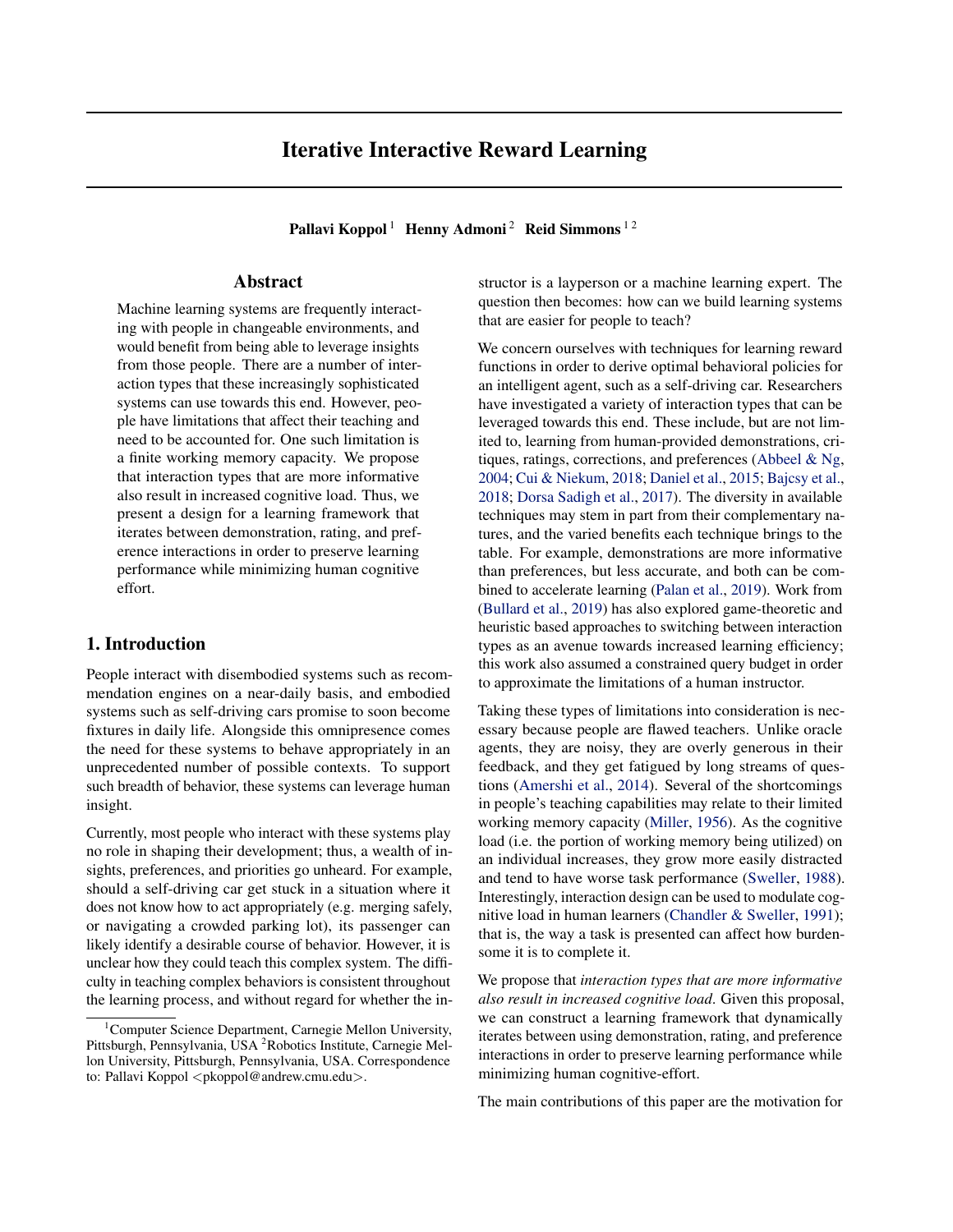and design of such an iterative, interactive reward learning system. In addition, we present preliminary thoughts on evaluations and directions for further exploration.

### 2. Related Work

#### 2.1. Learning from People

We are particularly interested in how to learn a reward function from a person. Reward functions have been described as the most compact and transferable descriptor of a task [\(Russell,](#page-4-0) [1998\)](#page-4-0), and can capture a person's needs, expectations, and preferences. We focus on the literature regarding learning rewards from demonstrations, ratings, and preferences.

Learning from Demonstration: Without any prior information, the space of a user's potential reward functions may be expansive. Demonstrations can be used to narrow down this space. Inverse Reinforcement Learning (IRL) is a technique that is used precisely for recovering a reward function given a series of demonstrations [\(Ng et al.,](#page-4-0) [2000\)](#page-4-0). Commonly, the reward function can be modeled via a linear combination of feature weights [\(Abbeel & Ng,](#page-3-0) [2004\)](#page-3-0); this is an assumption that we make as well. IRL can also be formulated from a Bayesian perspective (BIRL), wherein the demonstrator's actions serve as evidence that is used to update a prior distribution over reward functions [\(Ra](#page-4-0)[machandran & Amir,](#page-4-0) [2007\)](#page-4-0). In another Bayesian approach, [\(Levine et al.,](#page-4-0) [2011\)](#page-4-0) explored how Gaussian Process (GP) can be used for inverse reinforcement learning. We similarly use a GP to explicitly maintain a distribution over feature weights that other interaction types can leverage as well.

While demonstrations can be highly informative, they are also difficult to provide. Due to time and resource constraints, people are limited in the number of examples they can provide, particularly as the task grows more complex. Furthermore, IRL is known to suffer from a degeneracy problem: multiple rewards can explain a single behavior [\(Ng et al.,](#page-4-0) [2000\)](#page-4-0). Finally, people may not be able to demonstrate what they would like but rather what they are capable of [\(Basu et al.,](#page-3-0) [2017\)](#page-3-0).

Active Reward Learning with Labels: Active learners strive to be data efficient by finding the most informative query at each iteration. A common approach is to utilize active labeling, wherein a query point is selected and a user must ascribe a label to it. GPs are particularly well suited to this, and there are a host of well-developed Bayesian Optimization techniques and acquisition functions that researchers have explored in the context of reward learning [\(Daniel et al.,](#page-4-0) [2015\)](#page-4-0). In our work, we utilize an *active ratings* technique, which is a subset of active labeling where users are given a discrete five-point scale along which to

rate queries.

While it has been found that label queries are easier to answer than demonstration queries [\(Cakmak & Thomaz,](#page-4-0) [2012\)](#page-4-0), a discrete scale restricts the informativeness of any answer. Furthermore, people are known to be overly generous in their feedback, which might skew results [\(Amershi](#page-3-0) [et al.,](#page-3-0) [2014\)](#page-3-0). Additionally, people's ratings are not static: they tend to increase, meaning that a query rated low earlier on in the training process might be given a higher score later as the user's expectations adjust [\(O'Connor & Cheema,](#page-4-0) [2018\)](#page-4-0). Therefore, they are well-suited to be used in conjunction with other interaction types.

Active Preference-based Reward Learning: There is a growing body of work on comparison-based approaches to learning reward functions. The goal of the Active Preference-based Reward Learning (APbRL) technique presented in [\(Dorsa Sadigh et al.,](#page-4-0) [2017;](#page-4-0) [Erdem et al.,](#page-4-0) [2020\)](#page-4-0) is to recover a user's underlying reward function, given as a linear combination of weights, for a trajectory planning task by presenting users with a series of comparison queries. In [\(Bıyık et al.,](#page-4-0) [2020\)](#page-4-0), the reward function is modeled using a GP. We use a similar GP formulation in our work.

Preference queries are precise, require little effort from users, and consist of choosing between two (or more) potential options. As a result, the technique is good at fine-tuning a coarse understanding of a user's reward function, but the amount of information that can be gained from each query is limited. Furthermore, this technique can be inefficient due to the computational overhead of repeatedly optimizing candidate preference queries online.

#### 2.2. Mixing Interaction Types

It is known that people utilize multiple interaction types when learning a novel task. [\(Cakmak & Thomaz,](#page-4-0) [2012\)](#page-4-0) categorized people's questions into three primary types: labels, demonstrations, and feature queries. Researchers have explored how multiple interaction types can be leveraged by algorithmic learners as well. [\(Palan et al.,](#page-4-0) [2019\)](#page-4-0) recognized that demonstrations and preferences traded off informativeness with accuracy, and that combining them reduced convergence time: demonstrations could be used to narrow down a user's potential reward space, and preferences to hone in on the true reward function. Further work has investigated how to toggle between interaction types when the agent has a limited number of queries it can make: game-theoretic, rule-based, and learned questioning strategies were explored in [\(Bullard et al.,](#page-4-0) [2018;](#page-4-0) [2019\)](#page-4-0). Our work also explores how multiple interaction types can be used in conjunction, though we use the cognitive load induced by each one as a key parameter in selecting which to use.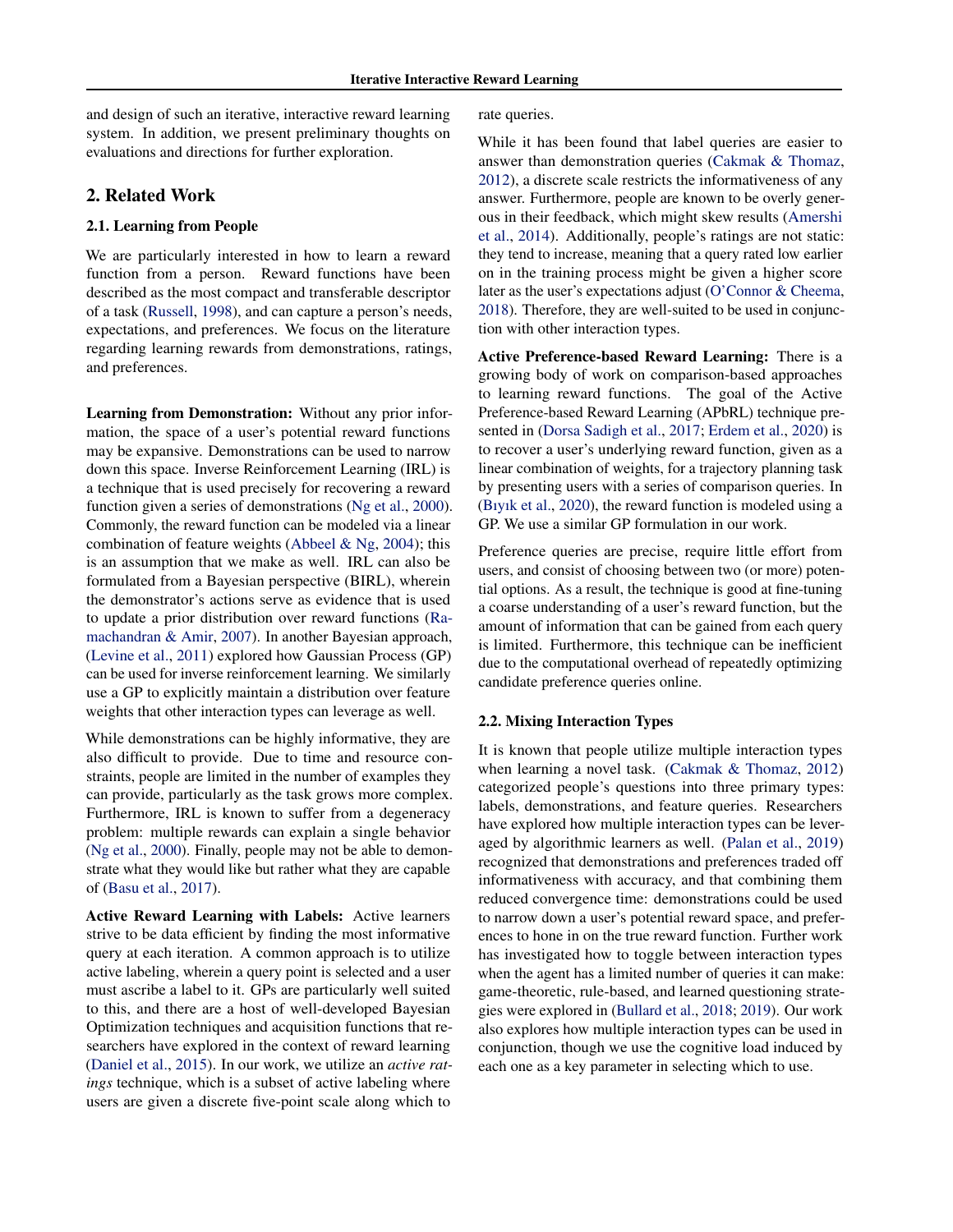# 3. Problem Definition

Goal: Our system will utilize various types of user feedback in order to recover a reward function that leads to desirable agent behavior.

Model: We consider a sequential decision making problem with states  $s \in S$  and actions  $a \in A$ , that is both deterministic and fully observable.



Figure 1. The dashed line in this figure represents a trajectory  $\xi$ that might be displayed to a user, who would then have the option of returning a rating from 1 (worst) to 5 (best).

As in [\(Erdem et al.,](#page-4-0) [2020\)](#page-4-0), the pair  $(s_t, a_t)$  denotes the state of the environment at time  $t$  and the corresponding action taken. A trajectory represents a series of these pairs, and can be defined as  $\xi = ((s_t, a_t))_{t=0}^T$ , where T is a finite time horizon. Figure 1 shows an example trajectory in our self-driving car domain.

We make the standard assumption that the reward is given by a linear combination of feature weights [\(Abbeel & Ng,](#page-3-0) [2004\)](#page-3-0), which reduces the reward-learning problem to learning feature weights. That is,  $R(\xi) = w^T \phi(\xi)$  where  $w \in \mathbb{R}^d$  represents the weights we need to learn, and  $\phi(\xi) \in \mathbb{R}^d$  is a feature function that evaluates feature values over  $\xi$ . We constrain  $||w||_2 = 1$  without loss of generality as in [\(Brown & Niekum,](#page-4-0) [2018;](#page-4-0) [Palan et al.,](#page-4-0) [2019\)](#page-4-0). Initially, we assume a uniform prior over  $w$ , which is updated based on user feedback.

Interaction Types: We leverage three interaction types in service of our goal.

*Demonstration Queries* ( $Q_D = s_0$ ), prompt the user with an initial state and request the provision of a desirable trajectory in the provided environment.

*Rating Queries* ( $Q_R = \xi$ ) prompt the user with a single trajectory and request a rating on a discrete five-point scale.

*Preference Queries* ( $Q_P = (\xi_A, \xi_B)$ ), prompt the user with two trajectories, and request the selection of the superior trajectory.

Having a unified framework will allow us to toggle between different interaction types at each querying iteration. We leverage a standard multi-variate GP with a radial basis function kernel in order to maintain a distribution over the

learned reward function and unify the aforementioned interaction types. Utilizing a GP framework allows us to flexibly make use of Bayesian Optimization techniques, and explicitly reason about uncertainty over the distribution. We build on pre-existing approaches towards GP-based learning from demonstration and preferences [\(Levine et al.,](#page-4-0) [2011;](#page-4-0) [Bıyık et al.,](#page-4-0) [2020\)](#page-4-0), and implement our own ratings technique using a discrete five-point scale and a traditional Upper Confidence Bound acquisition function [\(Srinivas et al.,](#page-4-0) [2009\)](#page-4-0).

Informativeness and Cognitive Load: The previously defined interaction types have a trade-off between informativeness and cognitive load on the user. Our approach seeks to utilize the most informative and effortless interaction type at each querying step. Thus, we need to formalize definitions for informativeness and cognitive load that can be used in our optimization procedure.

Let  $\rho_x(w)$  denote the informativeness of interaction type  $x \in \{d, r, p\}$ , where w is the current distribution over the reward space. Similarly, let  $c_x(i)$  be the cognitive load of interaction type  $x$  at iteration  $i$  of the learning system. Note that neither  $\rho_x(w)$  nor  $c_x(i)$  are static variables: the informativeness of a query is affected by the shape of the distribution that query is drawn from, and cognitive load is likely to increase with task length.

Our goal at each iteration  $i$  is to solve the following optimization for the ideal interaction type  $x^*$ :

$$
x^* = \underset{x \in \{d,r,p\}}{\arg \max} \alpha \rho_x(w) - (1 - \alpha) c_x(i) \tag{1}
$$

Here,  $\alpha \in [0, 1]$  is a tuning parameter. Initially, let  $\alpha = 0.5$ .

Each time we query a user, we want to use the interaction type that maximizes the amount of information gained while minimizing induced cognitive load.

To do this, we need to prescribe real-values to the informativeness and associated cognitive load of each interaction type. We propose using the expected information-gain of a particular interaction type as an initial definition of informativeness, as in [\(Jeon et al.,](#page-4-0) [2020;](#page-4-0) [Erdem et al.,](#page-4-0) [2020\)](#page-4-0):

$$
\rho_x(w) = I(q_x; w|Q_x)
$$
\n
$$
= \mathbb{E}_{w,q_x|Q_x} \left[ \log \left( \frac{P(q_x|w,Q_x)}{\int P(q_x|w',Q_x)P(Q_x|w')dw'} \right) \right]
$$
\n(3)

In Eq.(2),  $q_x$  is the response from the user (e.g. their demonstration, rating, or preference selection) to the query  $Q_x$ , and the integral must be taken over the entire space of  $w$ . Precisely computing  $P(q_x|w, Q_x)$  for  $x \in \{d, r, p\}$  is out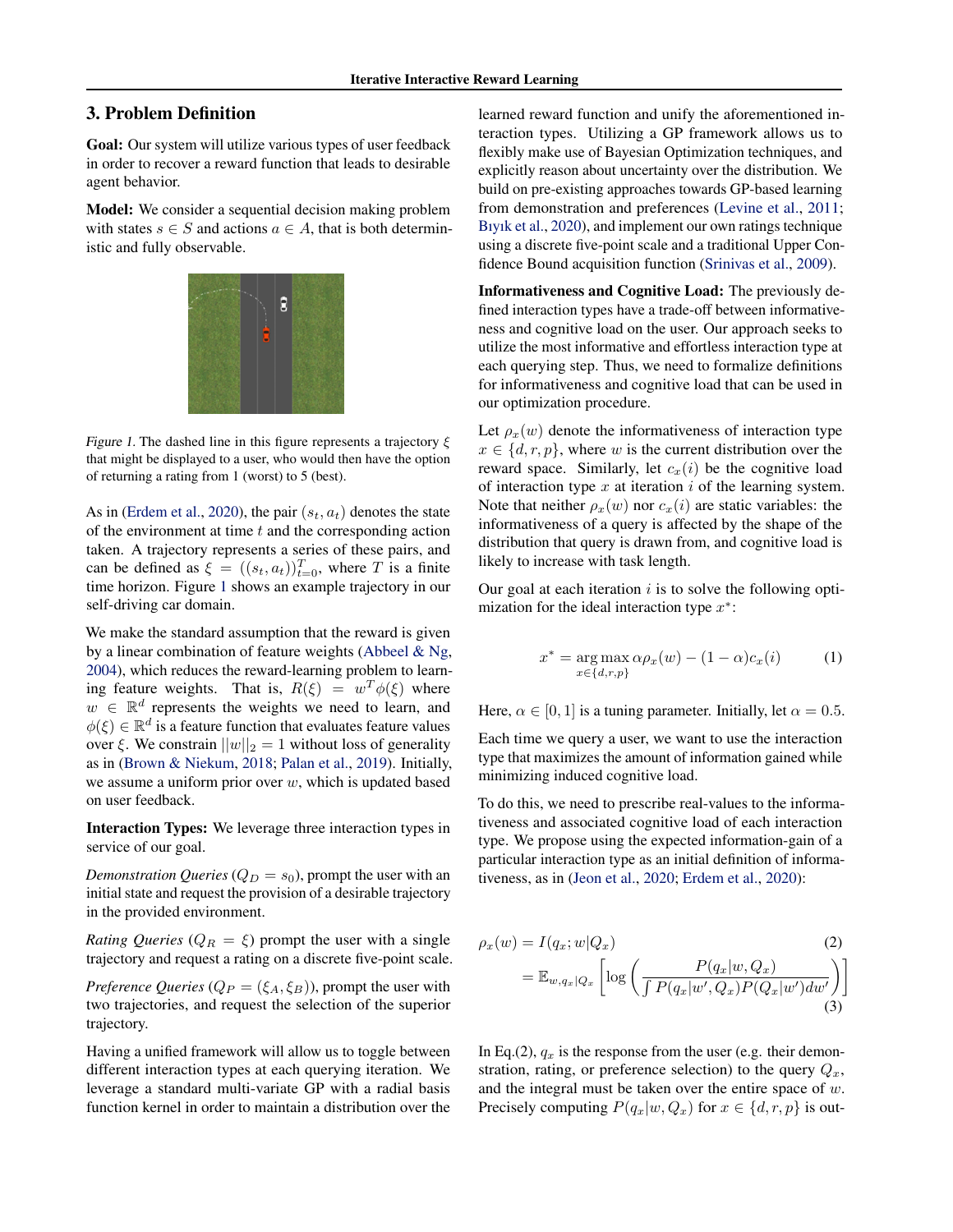<span id="page-3-0"></span>side the scope of this paper, and will be addressed in future work.

Furthermore, in order to determine the cognitive load of each interaction type, we need to run a user study and collect data. We would need to run a study wherein participants use each interaction type sequentially (e.g. a section of demonstration queries, followed by ratings queries, followed by preference queries). We could then collect subjective measures of cognitive load, such as the widely used NASA-TLX questionnaire, which allows us to compute a task load score between 0 and 100 [\(Hart & Staveland,](#page-4-0) [1988\)](#page-4-0). Simultaneously, we could use this data to confirm our informativeness metrics.

Let  $s_x, x \in \{d, r, p\}$  denote the task load score obtained through the study. Then, let  $c_x(i) = k(i) \cdot s_x$ , where  $k(i)$  is the factor by which cognitive load increase with each query iteration. We leave finding the optimal fatigue formula  $k(i)$ for future work; as a first pass, we can let  $k(i) = 1$ . With this, we now have enough information to solve Eq. (1) and determine which interaction type to use.

## 4. Proposed Evaluation

Our learning framework will be evaluated along the two axes of learning performance and user-friendliness. We seek to answer questions including (1) *How well, and how quickly, can our system recover a ground truth reward function?* (2) *How satisfied are users with the final performance of the system?* (3) *Would a user utilize this system to teach an agent again?* and (4) *What is the overall cognitive effort induced by this system?* While (1) can be answered via the use of a simulated oracle user, we need to run a user study in order to answer the remainder. Ultimately, we want to understand the answers to these questions in relation to other state-of-the art techniques.

These questions can be answered using both objective and subjective task performance measures. Objective measures might include the time taken for a user to respond to a particular interaction type, or their ability to perform a secondary task alongside responding to queries. Subjective measures include responses to survey questions regarding the user's experience with the system or their desire to use such a system again, as well as measures of cognitive load such as the NASA-TLX questionnaire.

There are a number of baselines against which we can compare our method in order to collect the aforementioned metrics. For example, we can compare our system against demonstration-only, ratings-only, and preference-only active learning systems in order to understand the efficacy of multiple interaction types on learning performance and userfriendliness. In order to understand the efficacy of iterative querying, we can compare this system to a unified approach

with a fixed ordering of interaction types. Ultimately, we will run user studies with baselines and metrics that comprehensively evaluate the usability of our proposed learning framework.

# 5. Conclusion

In this paper, we proposed a design for an iterative, interactive reward learning system. We designed this system to intelligently toggle between interaction types in order to minimize the cognitive load on a user without reduction in learning performance. We outlined potential user studies to further elucidate this trade-off between informativeness and cognitive load, and evaluate our system's approach. This work is but one component of a larger effort to actively accommodate human guidance in machine learning.

Though this project is a work in progress, we anticipate that there will be several promising directions for future exploration. For example, human teachers typically look for and respond to signs of growth and learning from their students, and respond positively to transparency in the machine learning process (Amershi et al., 2014). With this in mind, we might investigate how a unified GP framework can enable more explicit two-way communication between teacher and learner. Alternatively, we can study how user expertise affects both teaching and learning performance.

### 6. Acknowledgements

This work is supported in part by the Office of Naval Research (N00014-18-1-2503).

#### References

- Abbeel, P. and Ng, A. Y. Apprenticeship learning via inverse reinforcement learning. In *Proceedings of the twenty-first international conference on Machine learning*, pp. 1. ACM, 2004.
- Amershi, S., Cakmak, M., Knox, W. B., and Kulesza, T. Power to the people: The role of humans in interactive machine learning. *Ai Magazine*, 35(4):105–120, 2014.
- Bajcsy, A., Losey, D. P., O'Malley, M. K., and Dragan, A. D. Learning from physical human corrections, one feature at a time. In *Proceedings of the 2018 ACM/IEEE International Conference on Human-Robot Interaction*, pp. 141–149. ACM, 2018.
- Basu, C., Yang, Q., Hungerman, D., Sinahal, M., and Draqan, A. D. Do you want your autonomous car to drive like you? In *2017 12th ACM/IEEE International Conference on Human-Robot Interaction (HRI*, pp. 417– 425. IEEE, 2017.